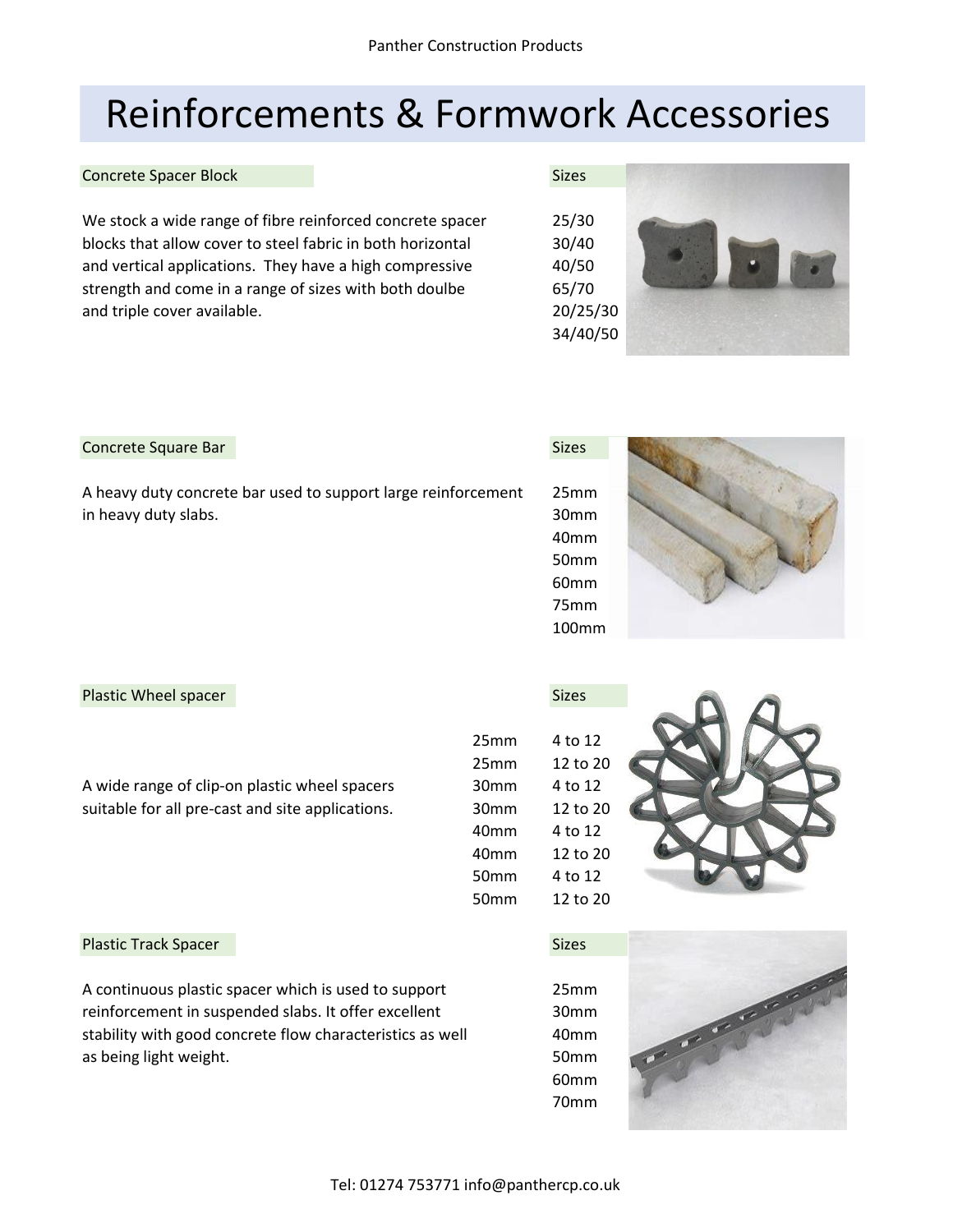| <b>Meshfix Spacer</b> |                                                                        | <b>Sizes</b> |
|-----------------------|------------------------------------------------------------------------|--------------|
|                       |                                                                        |              |
|                       |                                                                        | 25/30        |
|                       |                                                                        | 40/50        |
|                       | A heavy duty double cover spacer which is designed to support          | 65/75        |
|                       | mesh and reinforcing bar on top of DPM membranes and insulatior 90/100 |              |
|                       |                                                                        |              |



9mm 10mm 20mm



#### Black Annealed Tying Wire

Sort black annealed 16 gauge tying wire is used for the tying of mesh reinforcement, bar and spacer block.

Mini Coil Mesh, Dispenser & Knips

Disposable tying wire reel to dispense tying wire as needed.

Safe - wire drawn from reel when needed.

Efficient - a full day's supply at your fingertips.

Convenient - both hands free to handle and place rebar, prior to tying. Pre-pour cleansing - no unused lengths of wire left in the pour area. Environmental - waste wire is negligible, plastic case is fully recyclable

Loop Ties & Tying Tool

This is an alternative way of tying reinforcement. The tie is wrapped around the steel then the tool is used to tighten using the tying tools ratchet action to twist and secure the tie in place.









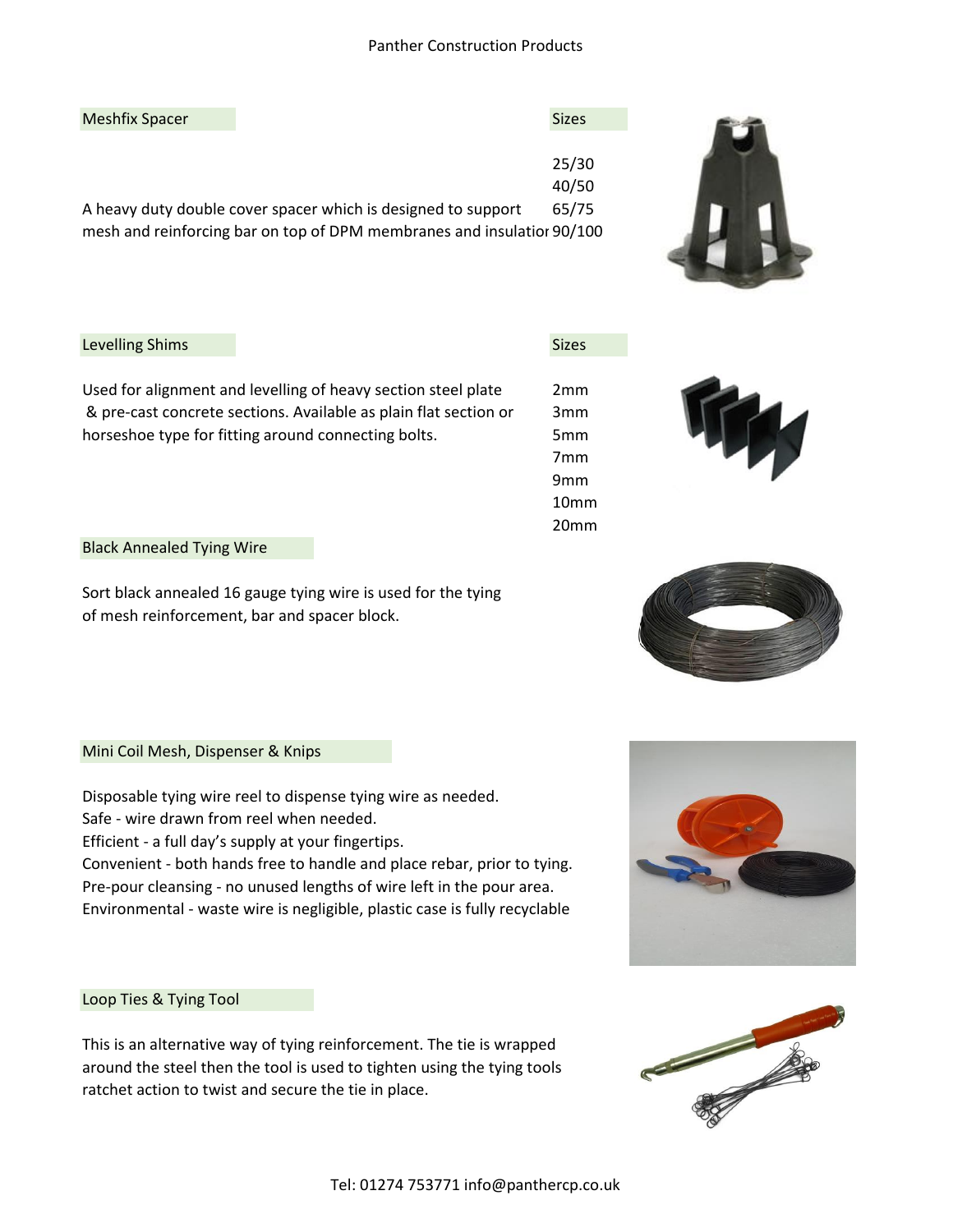#### Continuous Hy-chair

Uses include supporting mesh in floor slabs maintaining accurate cover and spacing reinforcement in wall sections supplied in standard 2 meter lengths.

Larger sizes available on request.

Hoop Spacer

A fast and economical way to support mesh reinforcement prior 60mm to concrete pour. The hoops are formed into a 1 meter diameter 75mm circle and placed three to four per sheet of mesh which is 90mm generally sufficient. The contract of the contract of the contract of the contract of the contract of the contract of the contract of the contract of the contract of the contract of the contract of the contract of the cont

| <b>Sizes</b>      |
|-------------------|
| 50 <sub>mm</sub>  |
| 75mm              |
| 90mm              |
| 105mm             |
| 120mm             |
| 135mm             |
| 150mm             |
| 165mm             |
| 180mm             |
| 200 <sub>mm</sub> |
| عمحنك             |

50mm

120mm 135mm 150mm





#### Steel Snake Spacer Sizes Sizes Sizes Sizes Sizes Sizes Sizes Sizes Sizes Sizes Sizes Sizes Sizes Sizes Sizes Sizes Sizes Sizes Sizes Sizes Sizes Sizes Sizes Sizes Sizes Sizes Sizes Sizes Sizes Sizes Sizes Sizes Sizes Sizes

The Snake Spacer provides a quick easy and economical method 50mm of supporting between two layers of reinforcement in concrete 60mm slab and panels. The spacers are supplied in an effective length 75mm of 2.0 metres and range in size from 50mm up to 150mm. 90mm

105mm 120mm 135mm 150mm



#### Waxed Cardboard Bolt Boxes Sizes Sizes Sizes

Made from waxed cardboard, they provide an easy method of 305mm aligning hold down bolts for steel frame structures. 380mm





Tel: 01274 753771 info@panthercp.co.uk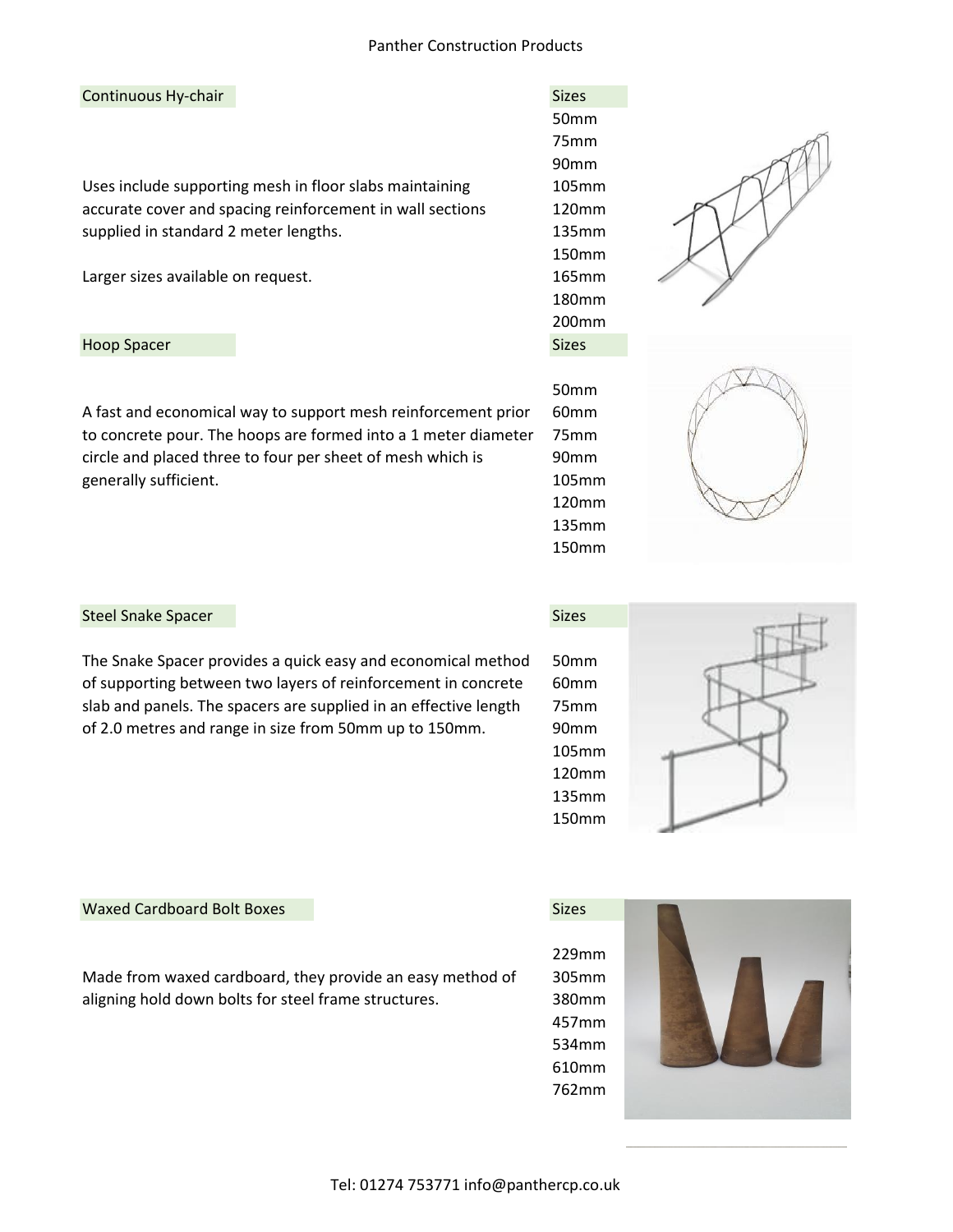#### Expanded Metal Bolt Boxes Sizes Sizes

Made from expanded metal for the positioning of hold down 300 x 75 bolts where the bolt box is to to remain in the concrete. 375 x 75



#### Plastic Bolt Boxes

The Plastic Bolt Box has been designed to overcome the numerous inherent difficulties and problems that can occur when using existing systems. It is essentially a polypropylene cone with an integrated chamber that housed the base plate and bolt. The sleeve is available in the 'one size suits all' form to simplify ordering and onsite use. A top cap with central hole is provided as a separate piece to complete the unit. The main body of the cone is marked for easy identification of required length and the top cap will accommodate all variations.

Hold Down Bolts Sizes Sizes

Used as a fixing method in concrete bases where a steel frame 20 x 375 is to be situated. These come in a range of sizes and produced 20 x 450 from 8.8 grade steel. 24 x 375

other sizes available on request.

#### Non Shrink Grout

A high Strength non shrink cementitious grout to mix with water provides excellent free flow properties for grouting in hold down bolts. Also available in thick section & high flow variations







20 x 300

24 x 450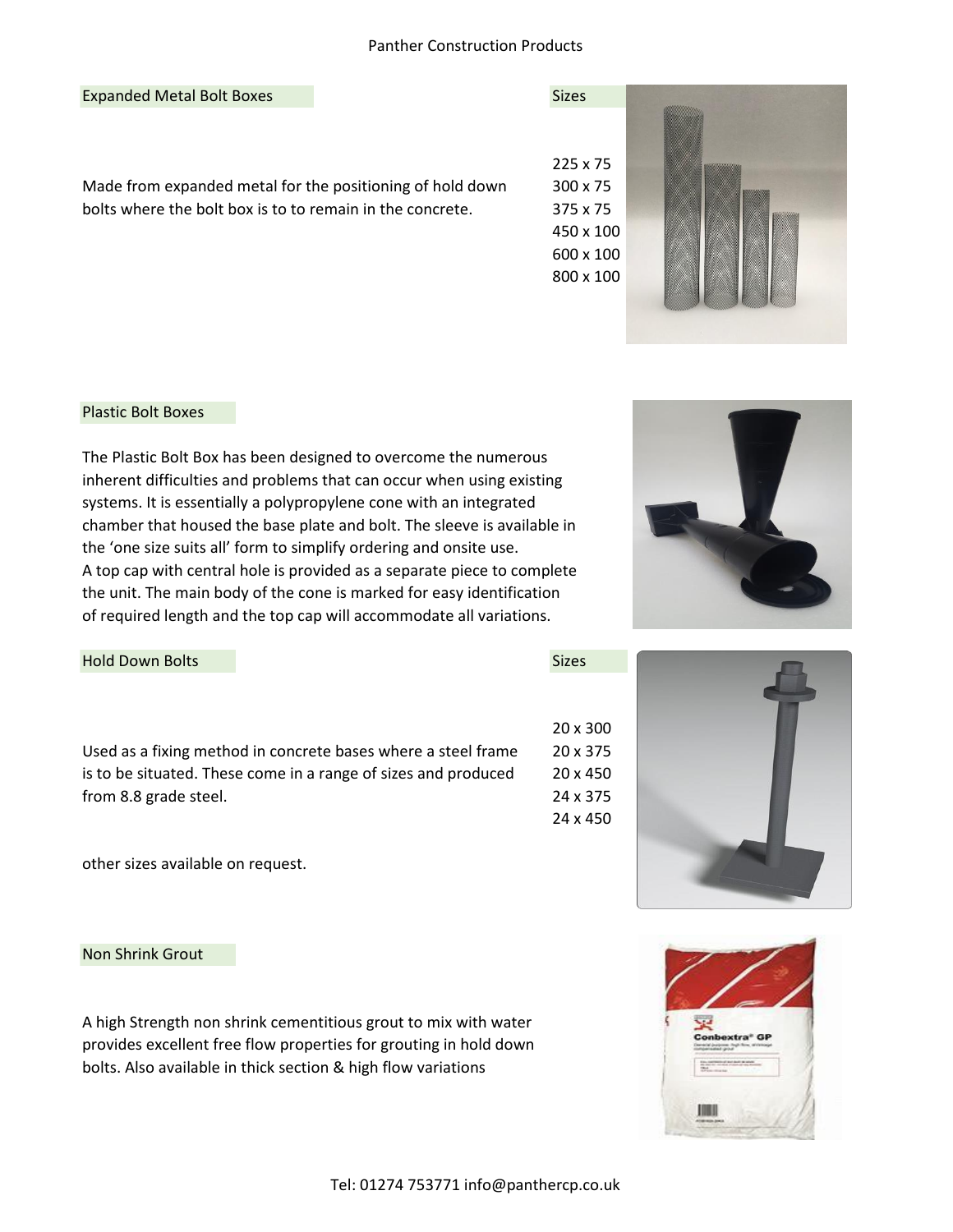### Anti-corrosion Tape

Cold applied conformable fabric based tape for the corrosion protection of pipes, Cables, rods, Valves and metal fittings from corrosion It comprises non-rotting synthetic fibre fabric impregnated and coated with a compound based on petrolatum and inert fillers. Availably in 10m rolls & 50mm,75mm & 100mm widths.



#### Mild Steel Dowel Bar Sizes and Sizes and Sizes and Sizes and Sizes and Sizes and Sizes and Sizes and Sizes and Sizes

Plain round mild steel dowel bar used in contraction and 12 x 600 expansion joints in concrete slabs. Available in different 12 x 900 diameters and lengths. 16 x 400

other sizes available on request 20 x 600

#### Dowel Bar Sleeves Sizes Sizes Sizes Sizes Sizes Sizes Sizes Sizes Sizes Sizes Sizes Sizes Sizes Sizes Sizes Sizes Sizes Sizes Sizes Sizes Sizes Sizes Sizes Sizes Sizes Sizes Sizes Sizes Sizes Sizes Sizes Sizes Sizes Sizes

These flexible pvc sleeves are used in conjunction with 16 x 300 dowel bar and provide an effective method of debonding. 16 x 450











#### Dowel Bar Paint for Debonding

Dowel bar paint is a bitumen based compound used for bond breaking of dowel bars in Concrete.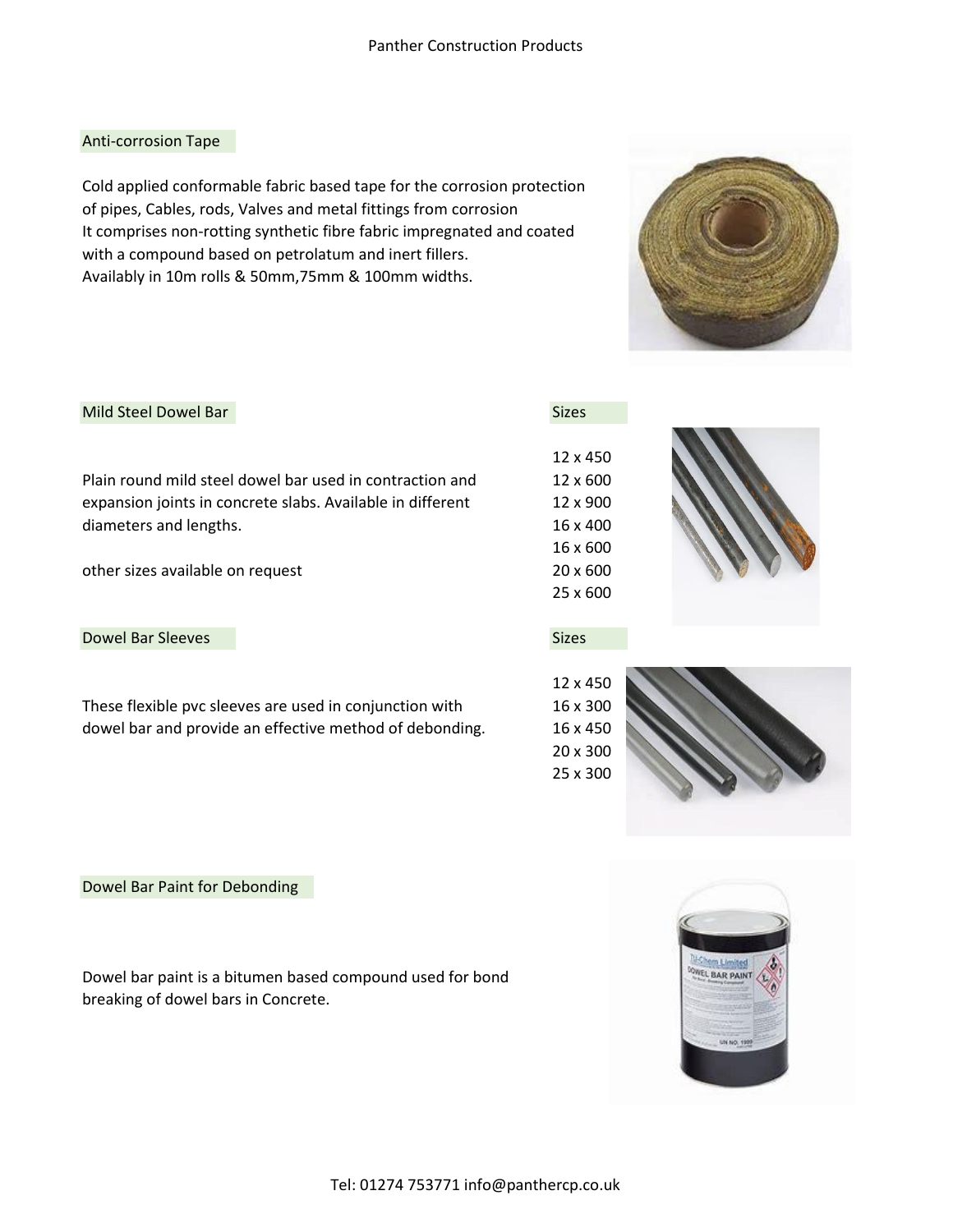#### Dowel Bar Caps Sizes Sizes Sizes Sizes Sizes Sizes Sizes Sizes Sizes Sizes Sizes Sizes Sizes Sizes Sizes Sizes





#### Dowel Bar Expansion Cradle

Supplied in separate half sections which are placed either side of the joint, expansion joint dowel bar cages can be used both in road and floor slab construction. They are supplied in 1.2 metre lengths.

### Dowel Bar Contraction Cradle

Supplied in separate half sections which are placed either side of the joint, expansion joint dowel bar cages can be used both in road and floor slab construction. They are supplied in 1.2 metre lengths.

#### Plastic Screed Chairs

These easily adjustable plastic screed chairs are designed to be left in the concrete completely or partly taken out. Suitable for use with scaffold tubes or screed rails and on slab depths 150mm to 350mm.

#### Metal Screed Chair

A robust two component metal screed chair for screeding slabs upto 400mm deep.





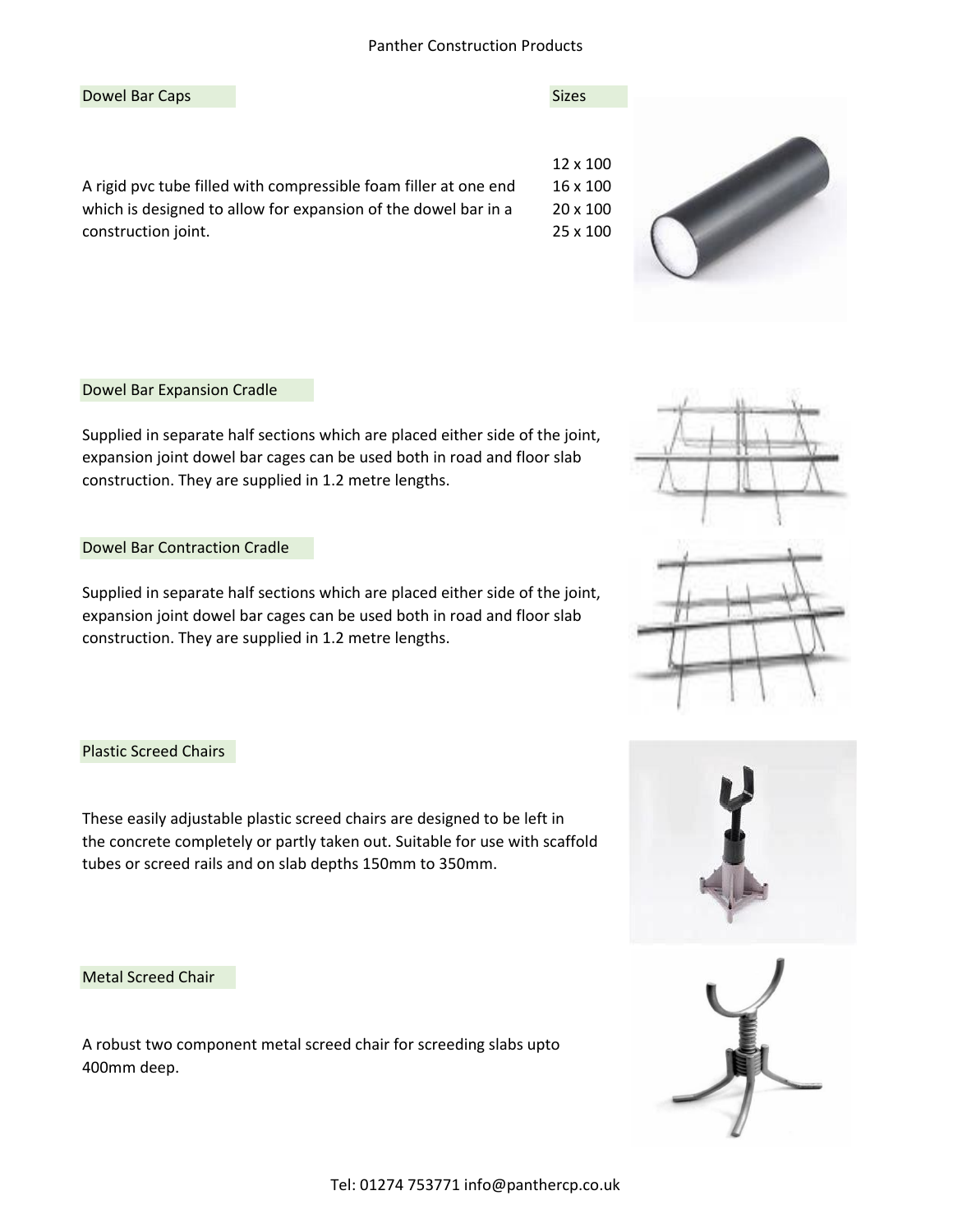#### Kota Metal top Screed Rail Sizes and Sizes Sizes and Sizes and Sizes Sizes and Sizes and Sizes and Sizes and Sizes

Kota Metal Top Screed Rails make it easier to achieve a 65mm very straight and fully controlled hairline crack. These are 90mm supplied in 3.9m lengths. 115mm

Distance between dowel holes is 300mm. 165mm

#### Kota Metal Screed Rail Sizes and Sizes and Sizes and Sizes and Sizes and Sizes and Sizes and Sizes and Sizes and Sizes and Sizes and Sizes and Sizes and Sizes and Sizes and Sizes and Sizes and Sizes and Sizes and Sizes and

A lightweight and easy to handle screed rail which needs 55mm minimal room for storage. Very robust, no damage in transport 75mm and galvanising prevents rust. This screed rail come complete 100mm with steel holder for fixing and plastic clip to fix ends together. 120mm These come in 3.9m lengths. These come in 3.9m lengths.

Kota Concrete Screed Rail Sizes and Sizes and Sizes and Sizes and Sizes and Sizes and Sizes and Sizes and Sizes

The kota Concrete Screed Rail is very study with its profile 100mm providing excellent bonding and superior consistency on the 125mm top face. Supplied in 3.9m legths. 150mm

| providing excellent bonding and superior consistency on tl |
|------------------------------------------------------------|
| op face. Supplied in 3.9m legths.                          |
|                                                            |

| <b>K-Form Screed Rail</b> | <b>Sizes</b> |
|---------------------------|--------------|
|                           |              |

K-FORM UPVC Screed Railing provides the construction industry 35mm with an economical, efficient and environmentally friendly 85mm alternative to steel and timber formwork. 135mm Supplied in 3m lengths and with a removable 10mm top strip.

#### Polythene Membranes - BBA Sizes

Supplied in different Gauges for different 1200g 4 x 25m applications. 1000g 4 x 25m







50mm 140mm



27mm

80mm

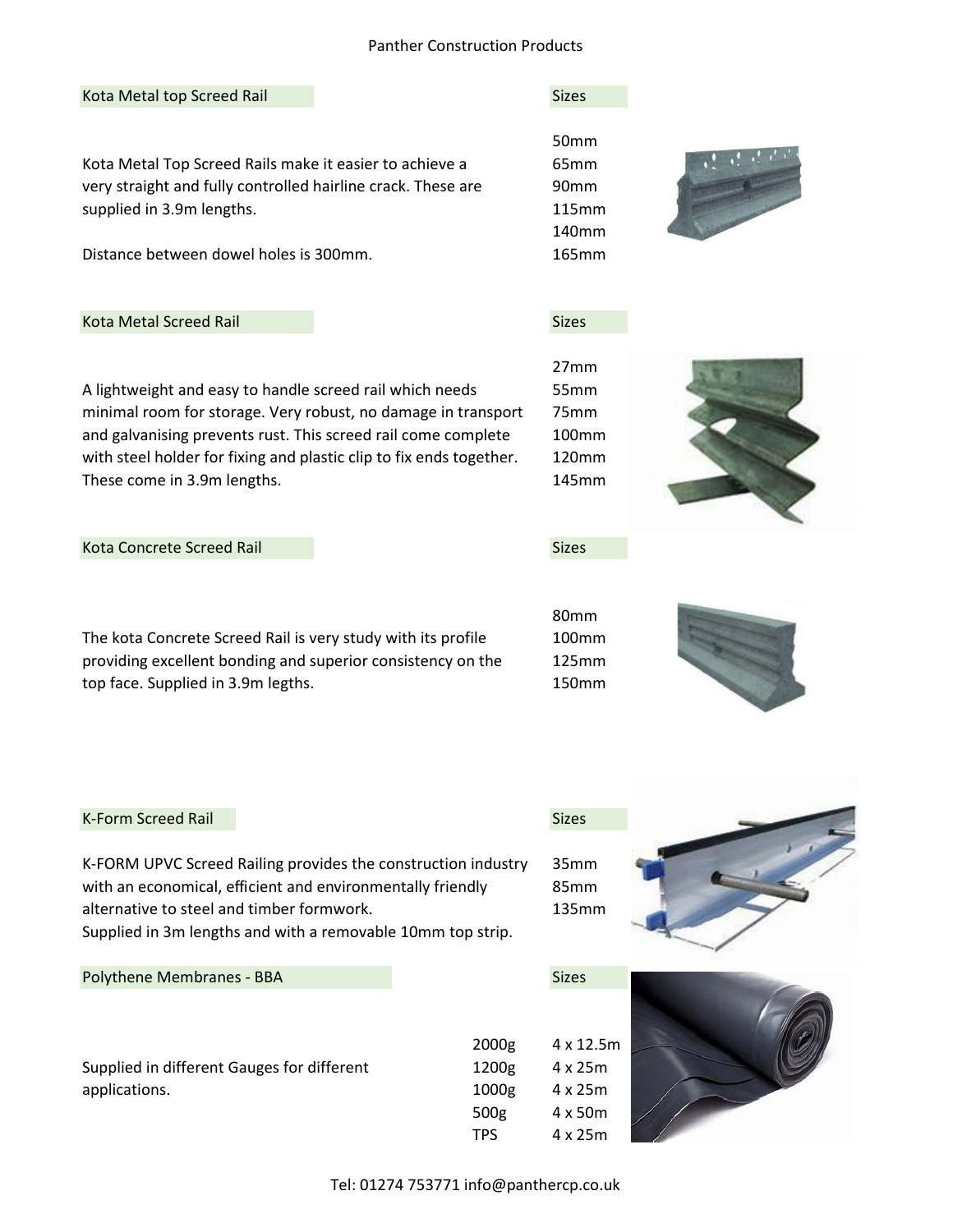#### Joint & Lap Tape

50mm x 10m Double sided jointing tape to seal two separate pieces of polythene sheating together.

75mm x 25m Single sided tape to seal the lap between the two separate surfaces to create an impermeable barrier against moisture ingress.





#### Polyethylene Joint Filler Thickness

Polyethylene joint filler for use as an expansion joint filler in concrete, brickwork and blockwork. Being low density it is also useful for forming isolation joints for machine bases or similar locations. Available in various thicknesses, strips and full sheets. Strips come in either a 10m roll or 2m length depending on the thickness and full sheets are 2m x 1.2m.

| 10mm             |  |
|------------------|--|
| 12 <sub>mm</sub> |  |
| 15mm             |  |
| 20mm             |  |
| 25mm             |  |
|                  |  |



#### Bitumen Impregnated Fibre Board Thickness

A compressible joint filler manufactured from bitumen 12mm impregnated wood fibres. Supplied in sheet form and strips 20mm this versatile product is used for filling expansion joints 25mm in concrete slabs. Available strip widths 100, 150 & 200mm and 2.44m long and full sheets 1.2m x 2.2m



#### Contact Adhesive

Contact adhesive is used to fix filler boards to various surfaces

#### Grab Adhesive

Solvent Free adhesive used for fixing rigid insulation and fill boards to various surfaces.



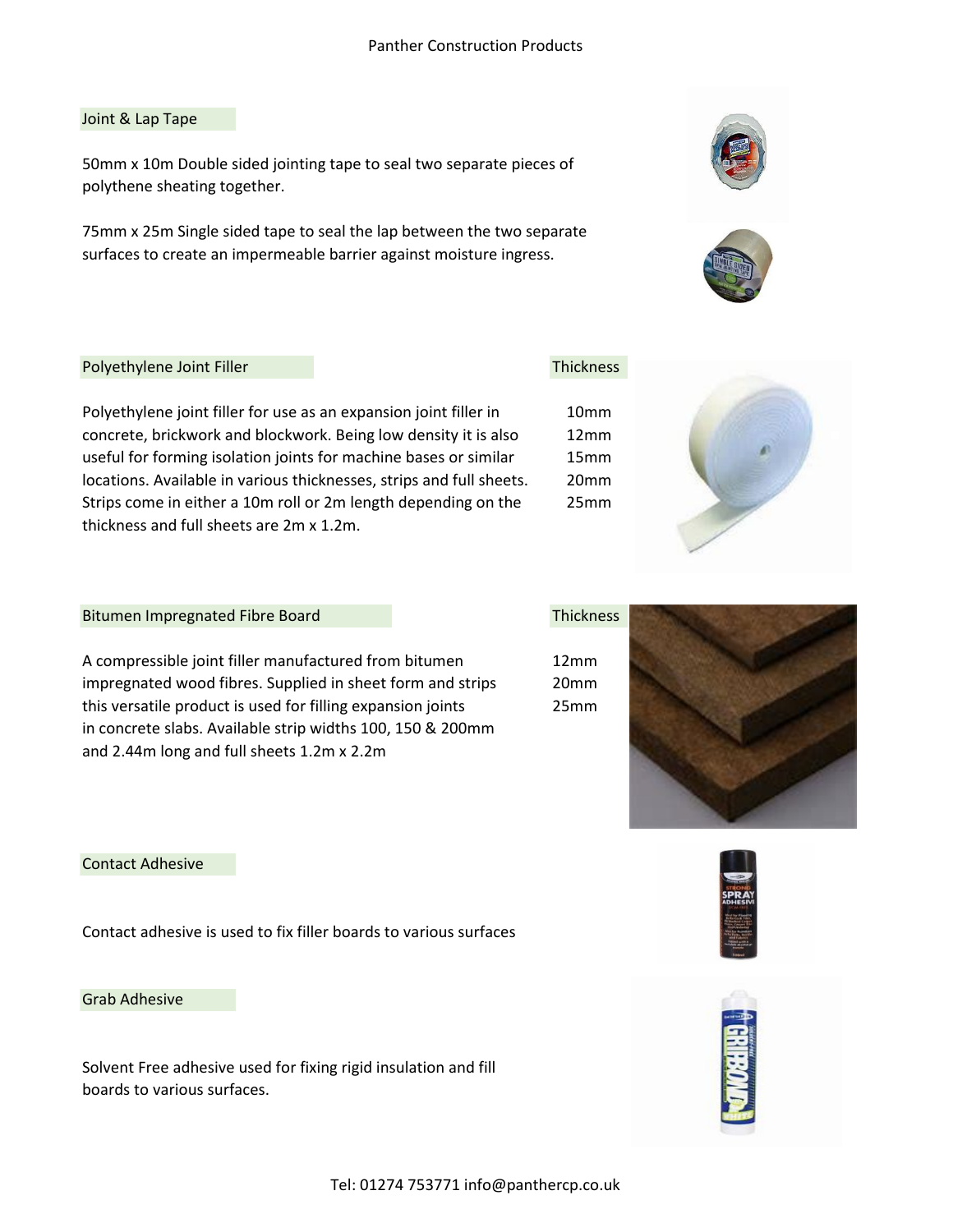# Tel: 01274 753771 info@panthercp.co.uk

### Crack Inducers & Void Formers Sizes Sizes

One part top crack inducer 10 x 50mm Used to induce controlled cracking in concrete Slabs. 10 x 75mm

## Two part top crack inducer

Used in the same application as the one part crack inducer but 10 x 50mm the top section can be removed and seal can be added to 10 x 75mm the void after the concrete have cured.

### Bottom crack inducer

Used to induce a controlled crack from the underside of the 40mm slab. These can be used in conjunction with a top crack inducer 50mm or saw cutting.

A reusable rigid PVC void former which is used in conjunction 20 x 10mm with fibre board to create a void prior to the concrete curing 20 x 20mm which can then be filled with sealant. Supplied in half or full 25 x 12mm sections and in 3m lengths. 25 x 25mm

#### Foam Backer Rod

Backer Rod is a non absorbent compressible grey closed cell polyethylene foam backup material. It is inserted into a joint to control sealant depth and create a backstop to allow proper sealant tooling. 270lm 40mm

| <b>Box Qty</b> | Sizes |
|----------------|-------|
| 1150lm         | 10mm  |
| 750lm          | 15mm  |
| 350lm          | 20mm  |
| 200lm          | 25mm  |
| 160lm          | 30mm  |
| 270lm          | 40mm  |
| 180lm          | 50mm  |

Sizes



Sizes













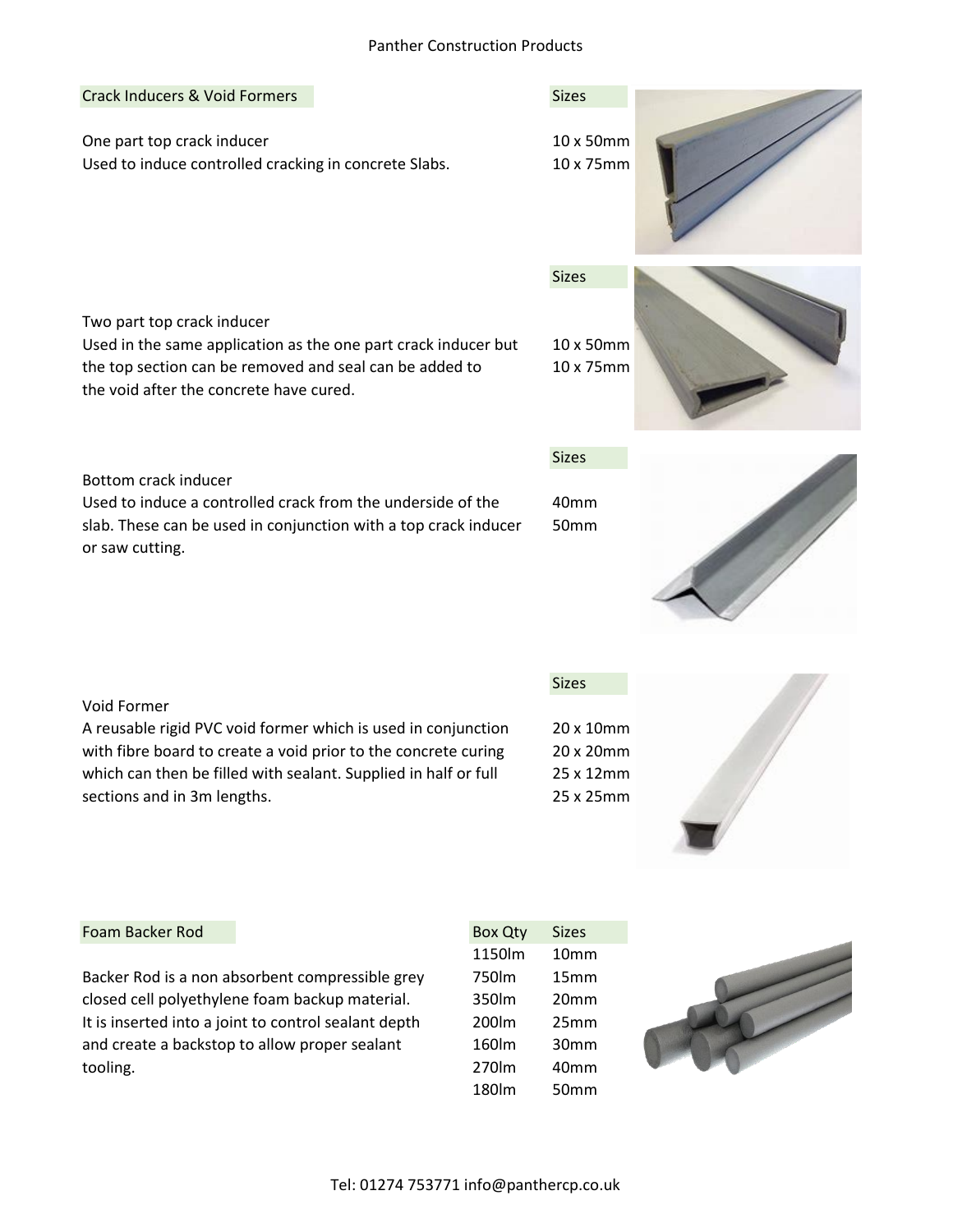#### Tie Bar

High tensile steel tie bar designed for use with formwork. Available in 15mm & 20mm diameters.

Wing Nuts

Used with Waler plates to secure tie bar in please.

Waler Plates

These pressed steel plates are used along with wing nuts and tie bar to secure formwork.

Tie Bar Connector

A jointing nut is used to connect two pieces of tie bar together with a central stop to ensure equal spacing inside the connector.

Water Barrier Connector

Used in water retaining structures. Cast into the concrete wall between two separate tie bars. After the pour the bars are removed and the water barrier remains in place.









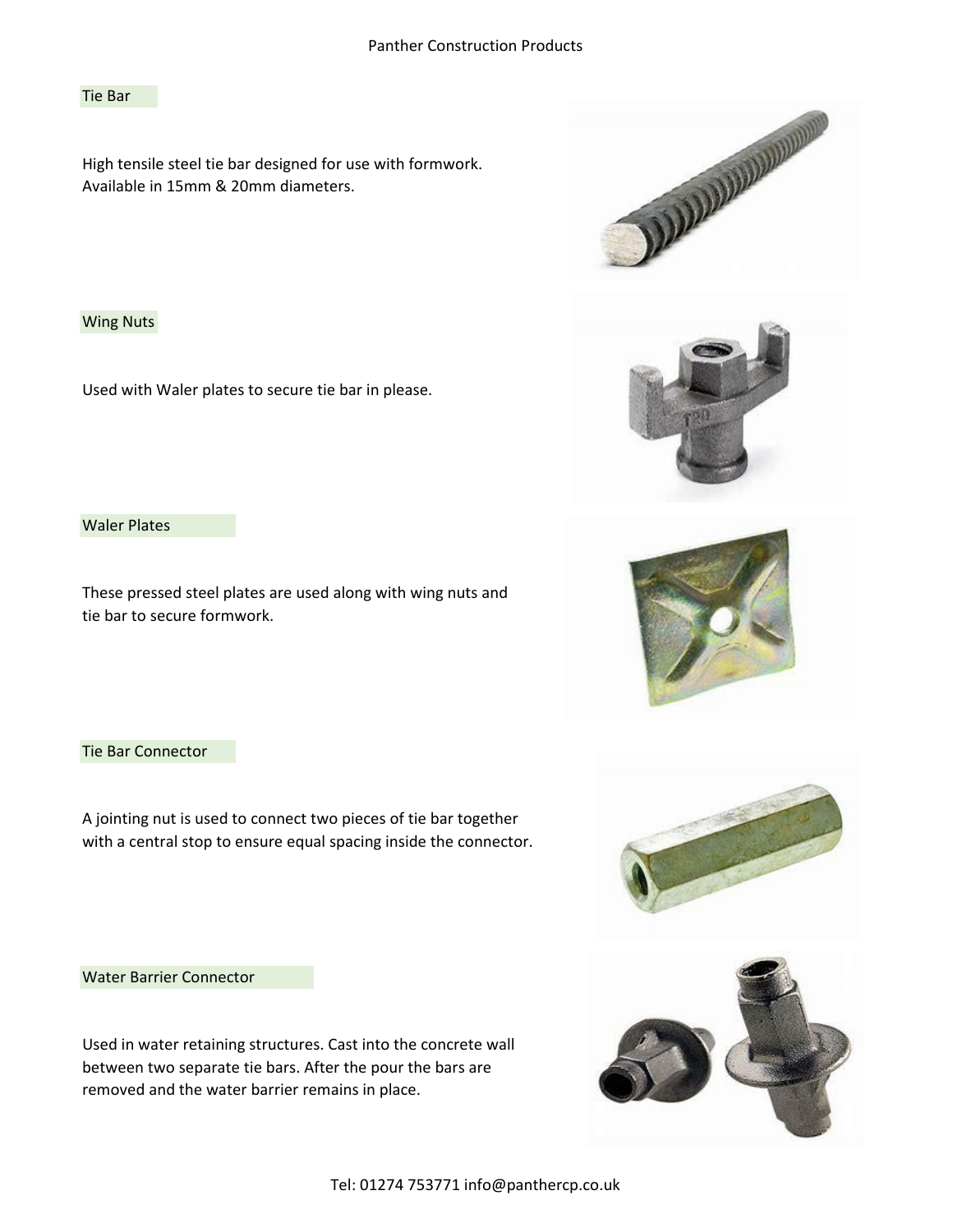Rock Anchor

Used for fixing single-sided shuttering or similar structures in rock, concrete or comparable load-bearing ground.

Platic Cast in Anchors

A plastic anchor which is secured to the formwork prior to the initial pour to provide an anchor for tie bar on future pours.

Metal Cast in Anchor

A metal anchor which is secured to the formwork prior to the initial pour to provide an anchor for tie bar on future pours.

Tie Bar Sleeve

PVC tubing used as a spacer between formwork which allows tie bar to be easily removed.

Sleeve Cones

PVC cones used either end of the tie bar tubing which can be easily removed after the formwork has been struck.











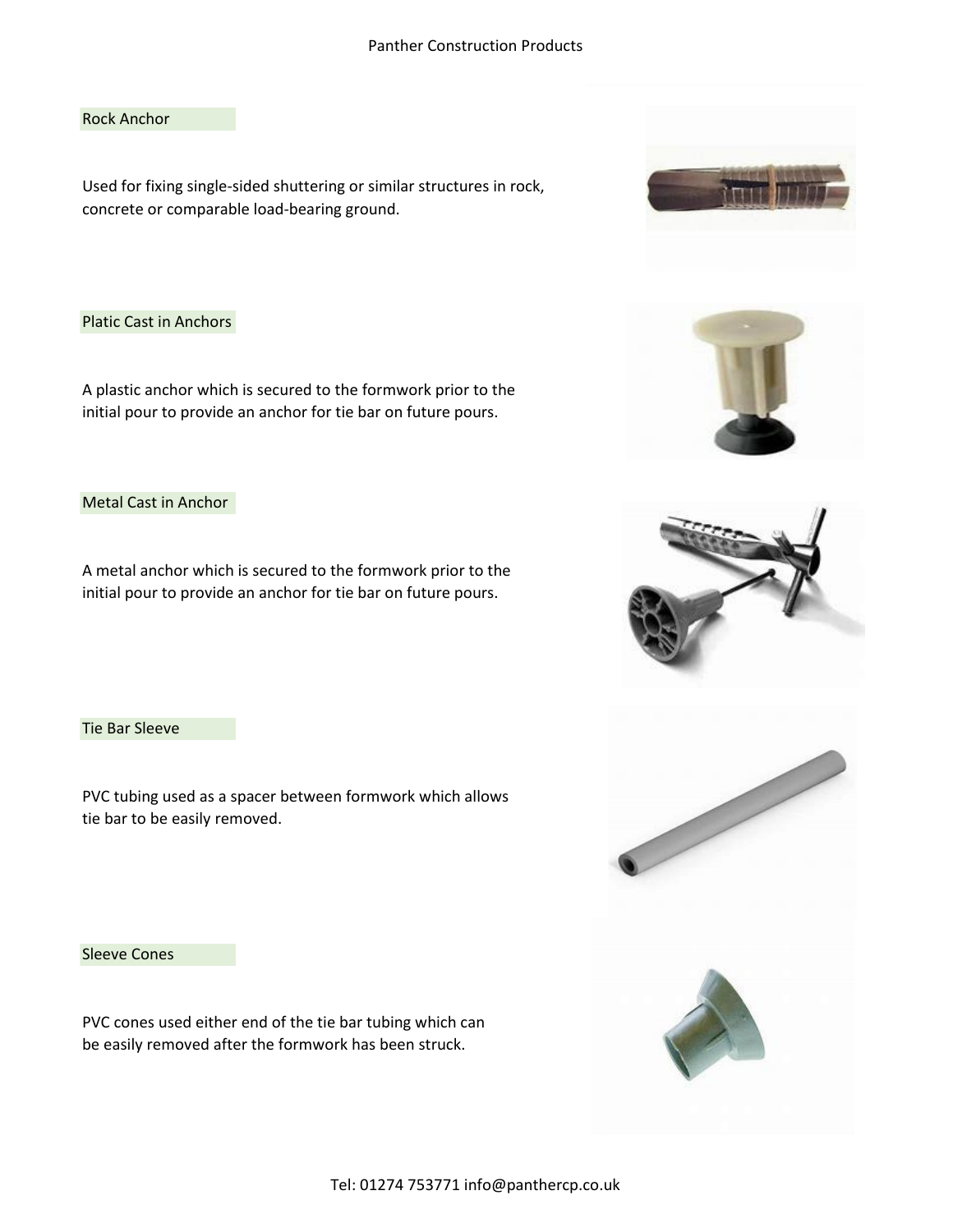#### Flupp Plugs

Used to plug tie holes where tie bar has been removed.

Tie Plug Cement

A specially formulated cement for plugging and waterproofing of tie holes in concrete walls.

Plastic Corner Fillet

Extruded rigid pvc section which can be nailed to formwork or column shuttering to create a chamfered corner. These are supplied with or without nailable flange in 2.5m lengths.

### Formwork Magnets

Magnets a[re used to remove wire and nails from the shutter](https://www.bing.com/images/search?view=detailV2&ccid=l53KseTw&id=881D55DB35D155D5B10280C7C0FDA05F956B0D86&thid=OIP.l53KseTw7lyWjAKcmggQNAHaEF&mediaurl=https://www.devoran-metals.co.uk/wp-content/uploads/2016/07/Chamfer-Edge-pROFILE.jpg&exph=1848&expw=3344&q=chamfered+plastic+fillet&simid=608015484340011863&selectedIndex=37) prior to concrete pour.

### Grout Check Foam Sizes and Sizes Sizes and Sizes Sizes and Sizes Sizes and Sizes Sizes and Sizes Sizes and Sizes and Sizes and Sizes and Sizes and Sizes and Sizes and Sizes and Sizes and Sizes and Sizes and Sizes and Sizes

Grout check foam can be used on all types of formwork. 6 x 12mm It has a self adhesive back and is used to prevent the loss 12 x 24mm of grout around joints in formwork.

Tel: 01274 753771 info@panthercp.co.uk









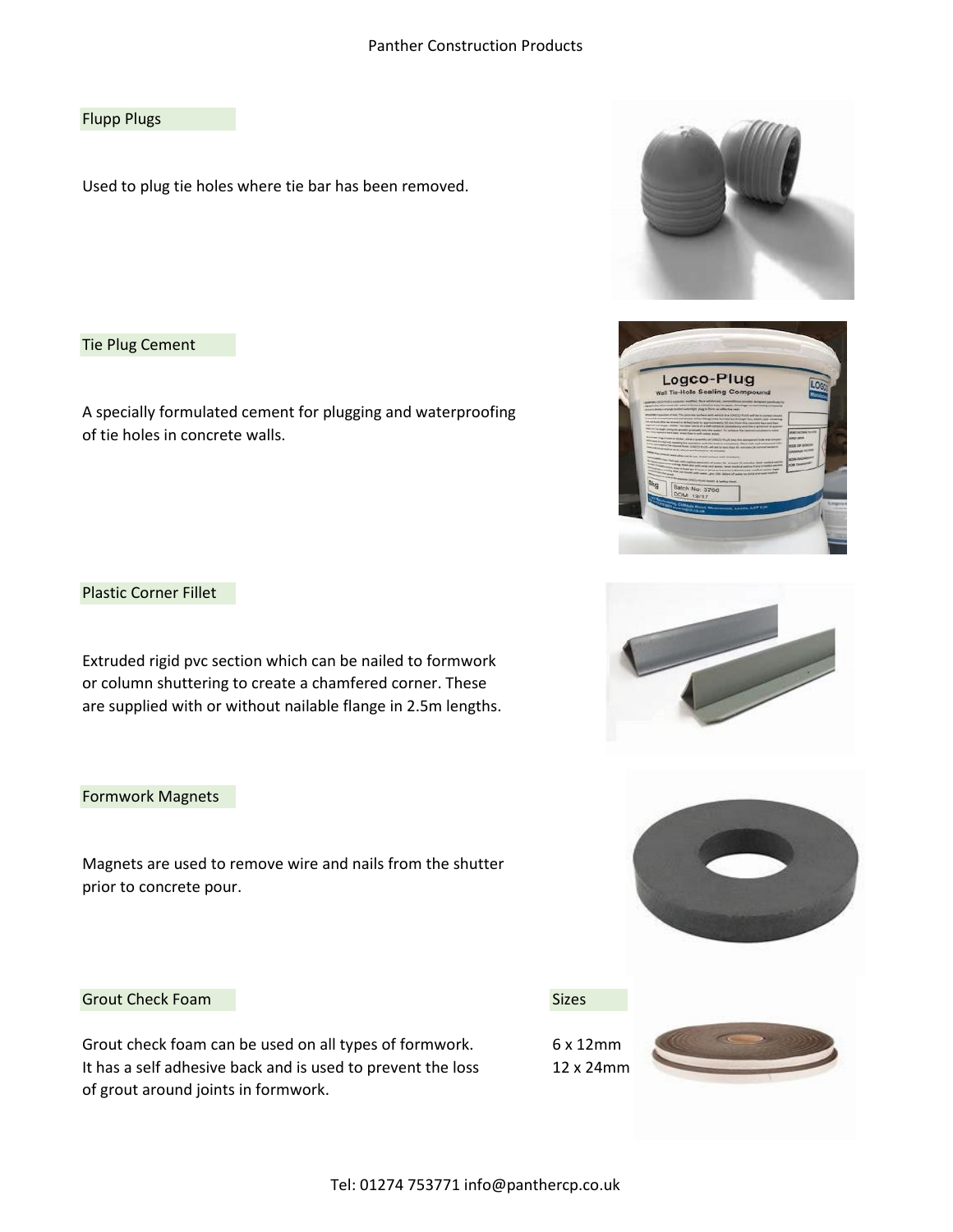#### Bright Round Wire Nails **Sizes** Sizes

Used to assemble timber formwork. Supplied in 20kg boxes. 65mm

50mm 75mm 100mm



Silcone Sealant

Clear high modulus silicone sealant used for filling gaps in formwork.



Polyurethane foam which expands when released and used to fill gaps in formwork and other construction areas.

B1 Fire Foam

Fire retardent expanding polyurethane foam which seals around pipework, prevents transmittion of smoke and insulates against heat and cold.

Both expanding foam & fire foam are available in hand held or gungrade versions.

P45 Foam Applicator Gun

Used for applying gun grade expanding foam & fire foam



**B3FILL&** 



Foam Applicator Gun Cleaner

A solvent-based cleaning solution for expanding foam applicator guns.